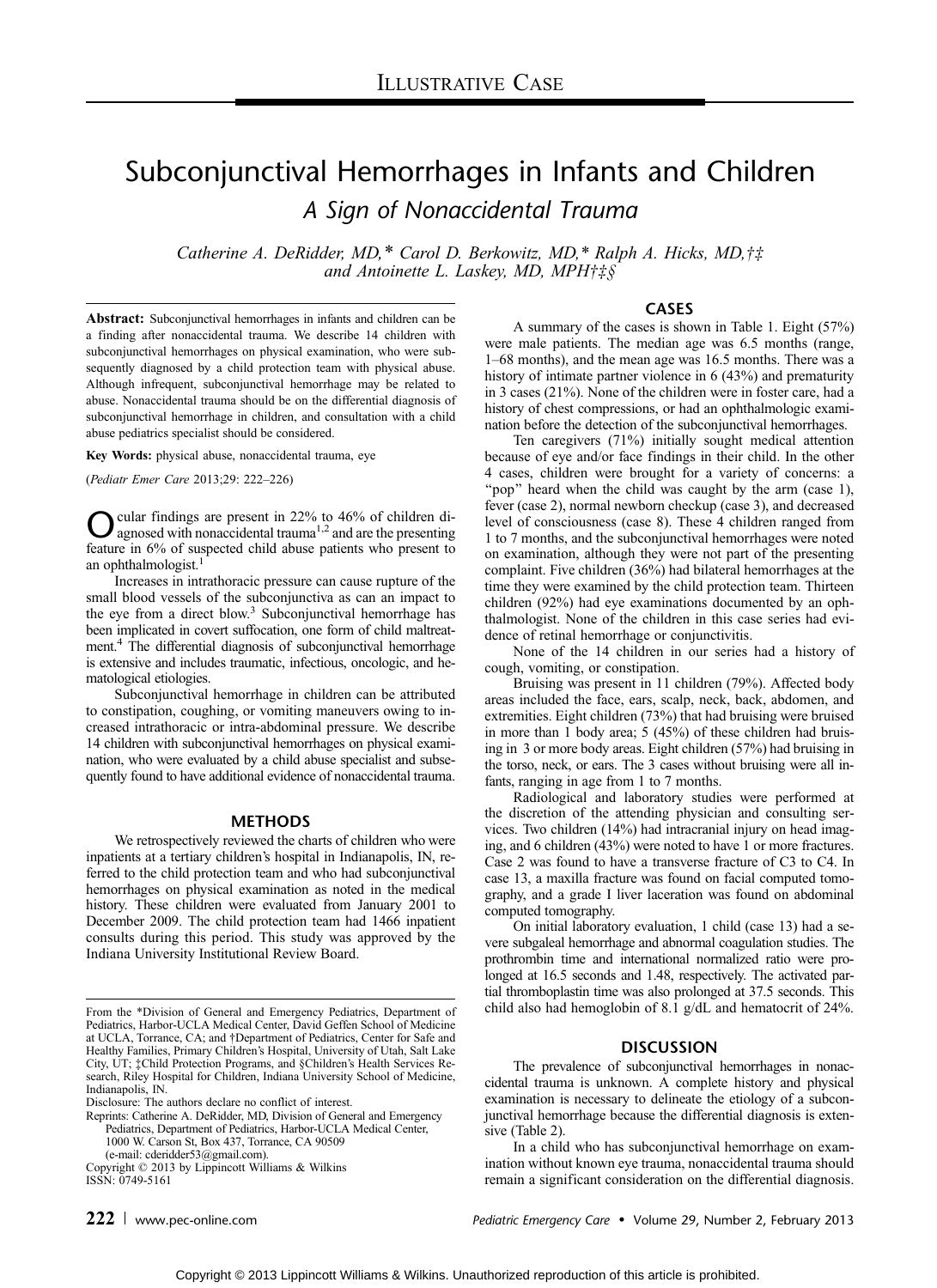| <b>TABLE 1. Summary of Cases</b> |                   |            |                                                                   |                                                                                                                                                                                                                               |                                                                                                                                                    |                                                                                                                                                                                                                                                                                                                                                    |  |
|----------------------------------|-------------------|------------|-------------------------------------------------------------------|-------------------------------------------------------------------------------------------------------------------------------------------------------------------------------------------------------------------------------|----------------------------------------------------------------------------------------------------------------------------------------------------|----------------------------------------------------------------------------------------------------------------------------------------------------------------------------------------------------------------------------------------------------------------------------------------------------------------------------------------------------|--|
| Case<br><b>Number</b>            | Age               | <b>Sex</b> | Ophthalmology<br><b>Findings</b>                                  | <b>Significant Physical</b><br><b>Findings</b>                                                                                                                                                                                | Radiological<br><b>Findings</b>                                                                                                                    | <b>Additional</b><br><b>History</b>                                                                                                                                                                                                                                                                                                                |  |
| 1                                | 1 mo              | F          | <b>Bilateral</b> medial<br>SCH                                    | Bruising to face lateral<br>to the right eye.<br>Petechiae on upper<br>lip around frenula.                                                                                                                                    | Transverse fracture of<br>right ulnar head.                                                                                                        | Presented after father caught<br>by the arm and heard a<br>"pop." Father with history<br>of abuse of other children.                                                                                                                                                                                                                               |  |
| $\overline{2}$                   | $1.5 \text{ mo}$  | М          | Medial SCH of<br>right eye                                        | Anterior fontanel full.                                                                                                                                                                                                       | Fracture of C3-C4 with<br>associated epidural<br>hematoma.                                                                                         | Presented with concerns for<br>meningitis. Mother noted<br>"red spot" in his eye during<br>hospitalization.<br>Decompensated while<br>admitted and transferred to<br>PICU where fracture of<br>C3-C4 with anterior<br>displacement and<br>compression of the cord<br>found. Mother noted a fall<br>1 mo earlier from her lap<br>into his car seat. |  |
| 3                                | $1.75 \text{ mo}$ | М          | Bilateral medial<br>SCH                                           | Bruising to face and<br>extremities. Upper<br>labial frenulum with<br>punctate hemorrhage.<br>Right lower leg<br>swollen, bruised,<br>and angulated with<br>central defect in skin.<br>Left forearm swollen<br>and angulated. | Fractures of the left leg,<br>right leg, left arm,<br>fingers of the right<br>and left hands,<br>possible right fourth<br>and fifth rib fractures. | At well child visit had<br>discoloration and swelling<br>of right lower leg. Noted<br>by mother 1 wk before.<br>SCH present for the past<br>several days before<br>admission.                                                                                                                                                                      |  |
| 4                                | 2 mo              | F          | Medial SCH of<br>bilateral eyes                                   | Bruising to abdomen,<br>back, face, scalp, ears,<br>and extremities.<br>Erythematous right<br>upper eyelid and<br>eyebrow. Torn lingual<br>frenulum.                                                                          | None                                                                                                                                               | Presented with multiple bruises<br>and abrasions on face and<br>abdomen. Pale and gasped<br>for breath during a feeding<br>on the day before admission.<br>Mother noted bruises 3 days<br>before admission but did not<br>know how they had occurred.                                                                                              |  |
| 5                                | 3 mo              | F          | Lateral SCH of<br>left eye, ROP<br>in left eye                    | Bruising to face under<br>left eye.                                                                                                                                                                                           | Mildly displaced linear<br>right parietal skull<br>fracture, mild rickets,<br>subarachnoid and<br>subdural hemorrhages.                            | History of 25-wk gestation.<br>IPV against mother by father.<br>Presented after father noted<br>lip and eye swelling while<br>mother was at work. Mother<br>noted bruise under left eye<br>when she returned. Brought<br>to medical attention the<br>following day after bruising<br>worsened.                                                     |  |
| 6                                | 5.5 mo            | F          | Small lateral SCH<br>of left eye. No<br>ophthalmology<br>consult. | Bruising to back and<br>extremities.                                                                                                                                                                                          | None                                                                                                                                               | Mother presented to primary<br>care physician after noting<br>bruising to buttocks on<br>previous day. Mother had<br>also noted bruise to her jaw<br>6 days before admission and<br>attributed it to rolling onto<br>pacifier.                                                                                                                     |  |
| 7                                | 6 mo              | F          | Medial SCH of<br>right eye, small<br>right polar<br>cataract      | None                                                                                                                                                                                                                          | None                                                                                                                                               | Presented when mother noted<br>"red spot" in right eye and<br>dried blood in nares after a<br>longer than usual nap and<br>decreased level of alertness.<br>Presentation suggested<br>possible suffocation event.                                                                                                                                  |  |

(Continued on next page)

# $\degree$  2013 Lippincott Williams & Wilkins www.pec-online.com | 223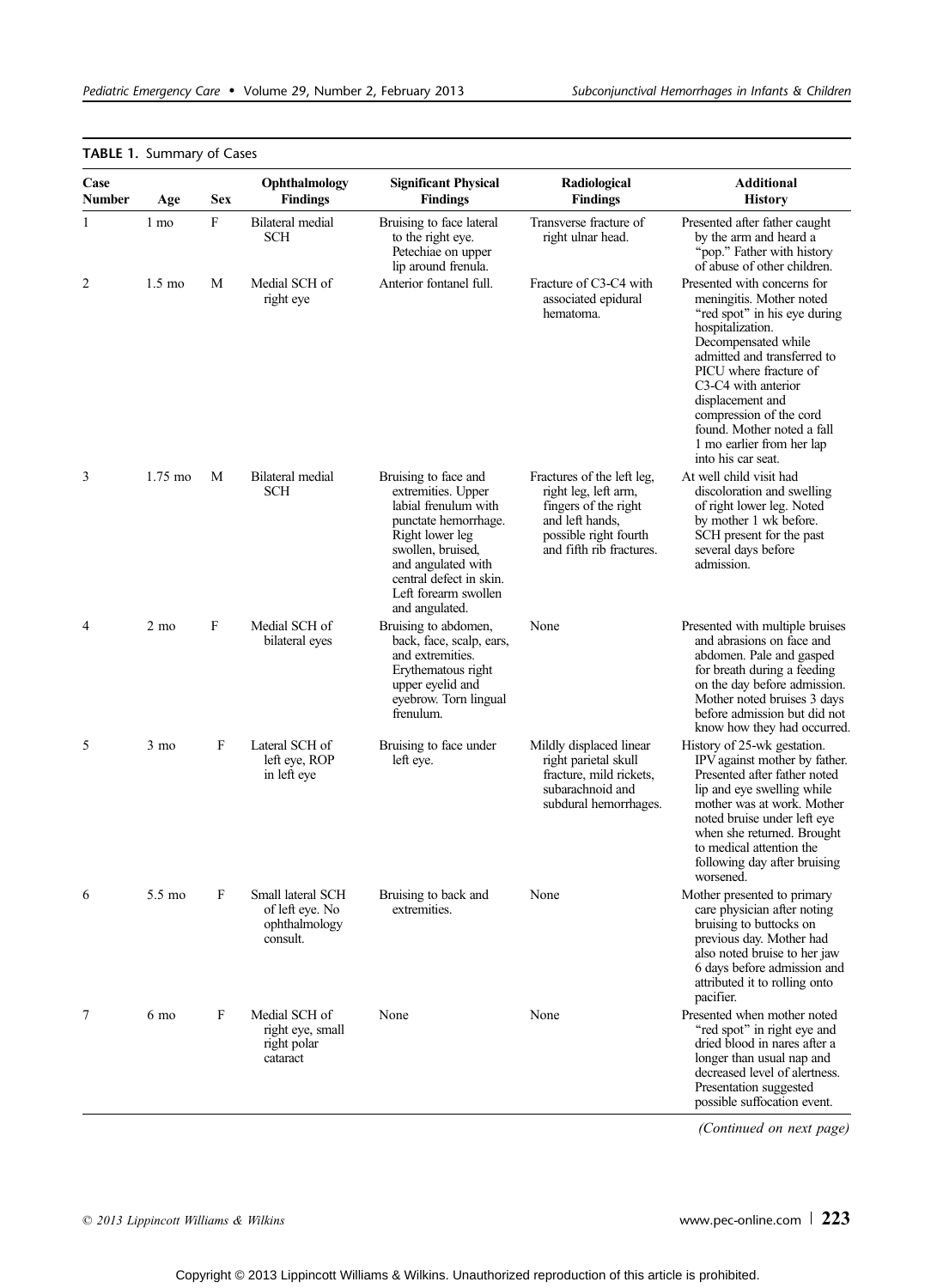| Case<br><b>Number</b> | Age               | <b>Sex</b> | Ophthalmology<br><b>Findings</b>                                               | <b>Significant Physical</b><br><b>Findings</b>                                                                                                         | Radiological<br><b>Findings</b>                                               | <b>Additional</b><br><b>History</b>                                                                                                                                                                                                                                                                                                                                                                             |
|-----------------------|-------------------|------------|--------------------------------------------------------------------------------|--------------------------------------------------------------------------------------------------------------------------------------------------------|-------------------------------------------------------------------------------|-----------------------------------------------------------------------------------------------------------------------------------------------------------------------------------------------------------------------------------------------------------------------------------------------------------------------------------------------------------------------------------------------------------------|
| 8                     | 7 mo              | М          | Small SCH of right<br>eye                                                      | None                                                                                                                                                   | Severe hypoxic ischemic<br>encephalopathy.                                    | History of 34-wk twin<br>gestation. History of abuse<br>of mother. Presented after<br>mother could not arouse<br>him in the afternoon after<br>not waking from the night<br>before. Resuscitated at<br>outside hospital. SCH felt<br>to be "consistent with recent"<br>increase in ICP" per<br>medical record.                                                                                                  |
| 9                     | 9 <sub>mo</sub>   | М          | Medial SCH of right<br>eye                                                     | Bruising to abdomen.                                                                                                                                   | Fractures of right and<br>left leg, left arm,<br>left rib.                    | Mother presented stating that<br>her boyfriend hit her son<br>while she was at work.<br>Mother returned to find<br>child unsupervised and<br>boyfriend in a bar. Mother<br>noted "blood in his right<br>eye" and shoe mark on his<br>abdomen. When mother<br>questioned boyfriend, he<br>threatened her with a knife<br>so she did not bring the child<br>to medical attention until<br>3 days after the event. |
| 10                    | $23 \text{ mo}$   | M          | SCH in left eye                                                                | Bruising to face<br>(bilateral orbits),<br>scalp, ears, back, and<br>extremities. Bilateral<br>periorbital edema.<br>Scalp with alopecia<br>at vertex. | None                                                                          | History of eye swelling for<br>1 mo before admission.<br>History of corneal abrasion<br>at previous ED visit.<br>Bruising and persistent<br>eye swelling at presentation.<br>Mother had concerns that he<br>had more bruising after<br>spending time with father.<br>Father had previous arrest<br>for IPV.                                                                                                     |
| 11                    | 31 mo             | М          | SCH in medial and<br>lateral aspects of<br>right eye                           | Bruising to neck and<br>face. Burn to right<br>foot.                                                                                                   | Scalp hematoma.                                                               | History of 32-wk gestation.<br>Presented with 2 black eyes<br>and lesion on foot. Two days<br>before admission, hit<br>posterior head on highchair.<br>Family stated that he may<br>have caused these injuries<br>by hitting self in the head,<br>face, and neck with a hose.                                                                                                                                   |
| 12                    | $34\ \mathrm{mo}$ |            | M Lateral SCH of<br>right eye                                                  | Bruising to face (right<br>periorbital and left<br>lower eyelid), scalp,<br>and neck.                                                                  | Facial soft tissue<br>swelling.                                               | Presented after falling down 7<br>carpeted steps. Child stated<br>mother's boyfriend pushed<br>him down the stairs.                                                                                                                                                                                                                                                                                             |
| 13                    | 38 mo             | М          | Lateral SCH of<br>right eye,<br>confluent left<br>SCH, elevated<br>optic nerve | Bruising to face, neck,<br>scalp, back, and<br>extremities. Severe<br>subgaleal hemorrhage.                                                            | Mildly displaced<br>fracture of left<br>maxilla, grade I<br>liver laceration. | History of hydrocephalus<br>with arachnoid cyst<br>status post VP shunt.<br>Biological father is<br>incarcerated for IPV against<br>mother. Mother's current<br>husband also with IPV<br>against mother. Presented<br>with extensive facial, neck,<br>trunk bruising. History of<br>a fall on his head 10 days<br>before. Abnormal<br>coagulation laboratory<br>findings.                                       |

# TABLE 1. (Continued)

(Continued on next page)

# 224 www.pec-online.com  $\degree$  2013 Lippincott Williams & Wilkins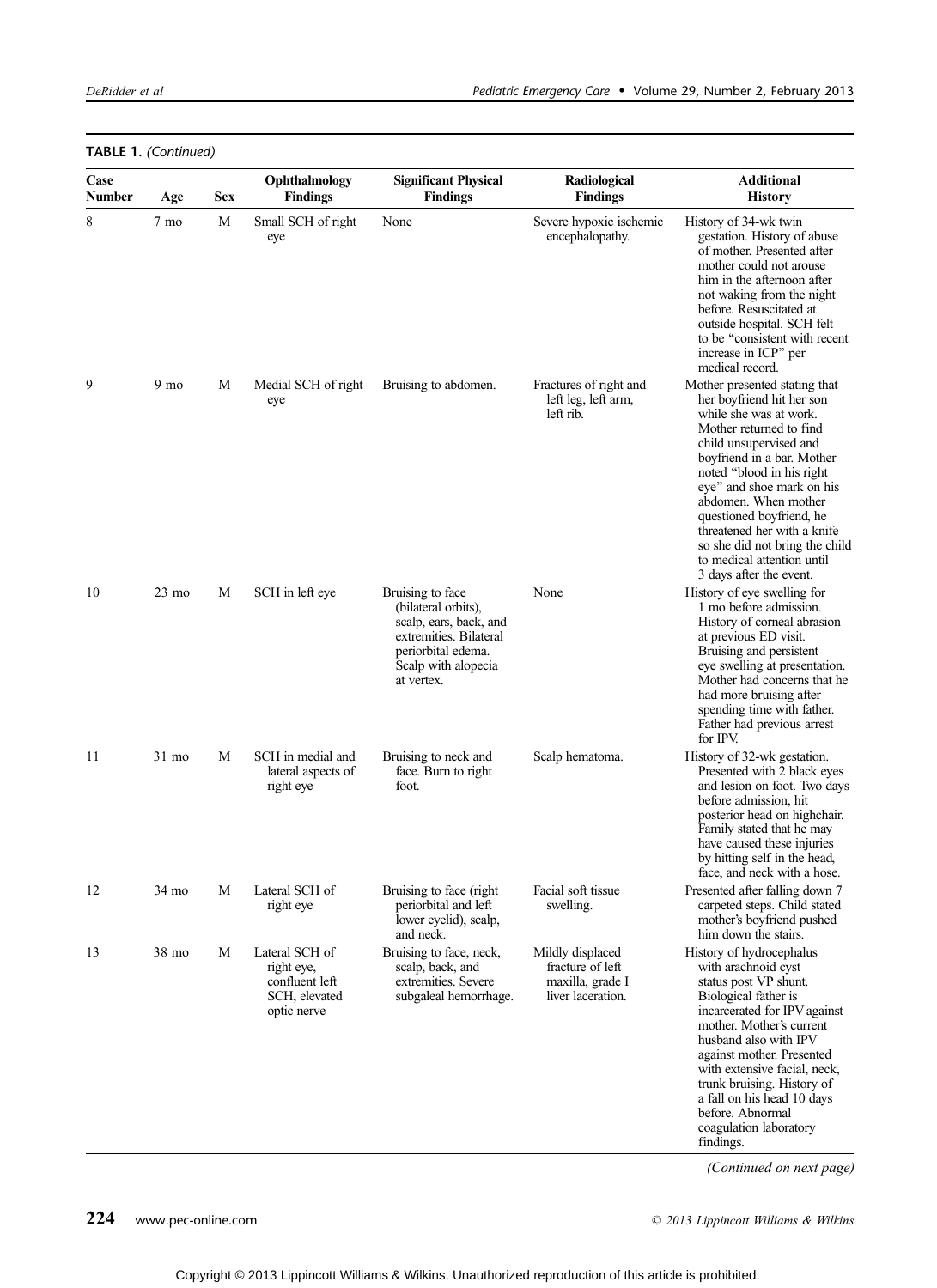| Case<br><b>Number</b> | Age   | <b>Sex</b> | Ophthalmology<br><b>Findings</b> | <b>Significant Physical</b><br><b>Findings</b>                                   | Radiological<br><b>Findings</b> | Additional<br><b>History</b>                                                                                                                    |
|-----------------------|-------|------------|----------------------------------|----------------------------------------------------------------------------------|---------------------------------|-------------------------------------------------------------------------------------------------------------------------------------------------|
| 14                    | 68 mo | F          | Medial SCH<br>bilaterally        | Bruising to face<br>(periorbital and<br>infraorbital), ears.<br>and extremities. | None                            | School noted "bruising and"<br>blood in her eyes." Had<br>missed school the previous<br>day. Patient stated that<br>her mother hit and bit her. |

ED, emergency department; ICP indicates intracranial pressure; IPV, intimate partner violence; PICU, pediatric intensive care unit; ROP, retinopathy of prematurity; SCH, subconjunctival hemorrhage; SCH, subconjunctival hemorrhage; VP, ventriculoperitoneal.

Most children in this case series had bruising in addition to their subconjunctival hemorrhage. This suggests that subconjunctival hemorrhage, like any bruising in preambulatory children<sup>30</sup> or bruising of the torso, neck, and ears in ambulatory children,<sup>31</sup> is a finding that raises the suspicion for nonaccidental trauma. Key risk factors for nonaccidental trauma, prematurity<sup>32</sup> and history of intimate partner violence,<sup>33</sup> were also found in this case series.

Our case series reports an ocular finding, subconjunctival hemorrhage, which may indicate nonaccidental trauma. In our experience, caregivers had previously contacted a health care provider specifically for subconjunctival hemorrhages and been reassured that coughing, vomiting, or constipation could cause these findings, although these symptoms were not reported. In this case series, previous health care evaluations were not reviewed.

### TABLE 2. Differential Diagnosis of Subconjunctival Hemorrhages

1. Traumatic

- a. Acute thoracic compression syndrome and traumatic asphyxia<sup>4</sup>
- b. Blunt and penetrating trauma
- c. Nonaccidental trauma5,6
- d. Birth trauma<sup>7,8</sup>
- 2. Infection
	- a. Enterovirus, Coxsackievirus9,10
	- b. Kawasaki disease<sup>11</sup>
	- c. Herpes zoster<sup>12</sup>
	- d. Herpes varicella<sup>13</sup>
	- e. Adenovirus<sup>10,14</sup>
	- f. Pertussis, coughing paroxysms $15,16$
	- g. Human immunodeficiency virus<sup>17</sup>
	- h. Hantavirus<sup>18</sup>
	- i. Trichinellosis $19$
	- j. Cerebral malaria<sup>20</sup>
	- k. Leptospirosis<sup>21</sup>
	- l. Ocular leech<sup>22</sup>
- 3. Valsalva/severe vomiting23
- 4. Oncologic
- a. Neuroblastoma<sup>24</sup>
- b. Leukemia<sup>25</sup>
- c. Rhabdomyosarcoma<sup>26</sup>
- 5. Hematologic
	- a. Hemophilia<sup>27</sup>
	- b. Thrombocytopenia<sup>28</sup>
	- c. Hemophagocytic lymphohistiocytosis<sup>29</sup>

The absence of bruising, especially in premobile infants, does not preclude nonaccidental trauma as the mechanism for subconjunctival hemorrhages. It is postulated that infants are not able to generate as much intrathoracic and intra-abdominal pressure as older children with a Valsalva maneuver, although vascular permeability may be increased by infection with Bordetella pertussis.<sup>34</sup> There is 1 report on 2 of 100 infants with vomiting from pyloric stenosis who were noted to have subconjunctival hemorrhage.<sup>23</sup> We therefore recommend that infants with subconjunctival hemorrhages with or without bruising and no relevant history of trauma and no apparent infection should have nonaccidental trauma included in the differential diagnosis. The medical provider should also consider a referral to a specialist in child abuse pediatrics.

This review does have limitations. The cases were retrospectively identified from those who had been admitted at a tertiary children's hospital and a referral made to the child protection team. We cannot assess the prevalence of child abuse among children who present with subconjunctival hemorrhage. Future studies could prospectively assess the incidence of subconjunctival hemorrhage on presentation to a primary care provider and the subsequent diagnosis of nonaccidental trauma.

# **CONCLUSIONS**

Subconjunctival hemorrhages can occur in isolation without other historical or overt clinical signs suggestive of physical abuse. In the absence of another etiology, nonaccidental trauma should be strongly considered in the differential diagnosis for subconjunctival hemorrhage in infants and children, and a consultation with a child abuse pediatrics specialist should also be considered.

## **REFERENCES**

- 1. Friendly DS. Ocular manifestations of physical child abuse. Trans Am Acad Ophthalmol Otolaryngol. 1971;75:318-332.
- 2. Hendeles S, Barber K, Willshaw HE. The risk of ocular involvement in non-accidental injury. Child Care Health Dev. 1985;11:345-348.
- 3. Levin AV, Morad Y. Ocular manifestations of child abuse. In: Reece RM, Christian CW, eds. Child Abuse: Medical Diagnosis and Management. 3rd ed. Elk Grove Village, IL: American Academy of Pediatrics; 2009:211-226.
- 4. Yeong EK, Chen MT, Chu SH. Traumatic asphyxia. Plast Reconstr Surg. 1994;93:739-744.
- 5. Spitzer SG, Luorno J, Noël LP. Isolated subconjunctival hemorrhages in nonaccidental trauma. J AAPOS. 2005;9:53-56.
- 6. Emerson MV, Jakobs E, Green WR. Ocular autopsy and histopathologic features of child abuse. Ophthalmology. 2007;114:1384-1394.
- 7. Katzman GH. Pathophysiology of neonatal subconjunctival hemorrhage. Clin Pediatr (Phila). 1992;31:149-152.

 $\degree$  2013 Lippincott Williams & Wilkins www.pec-online.com | 225